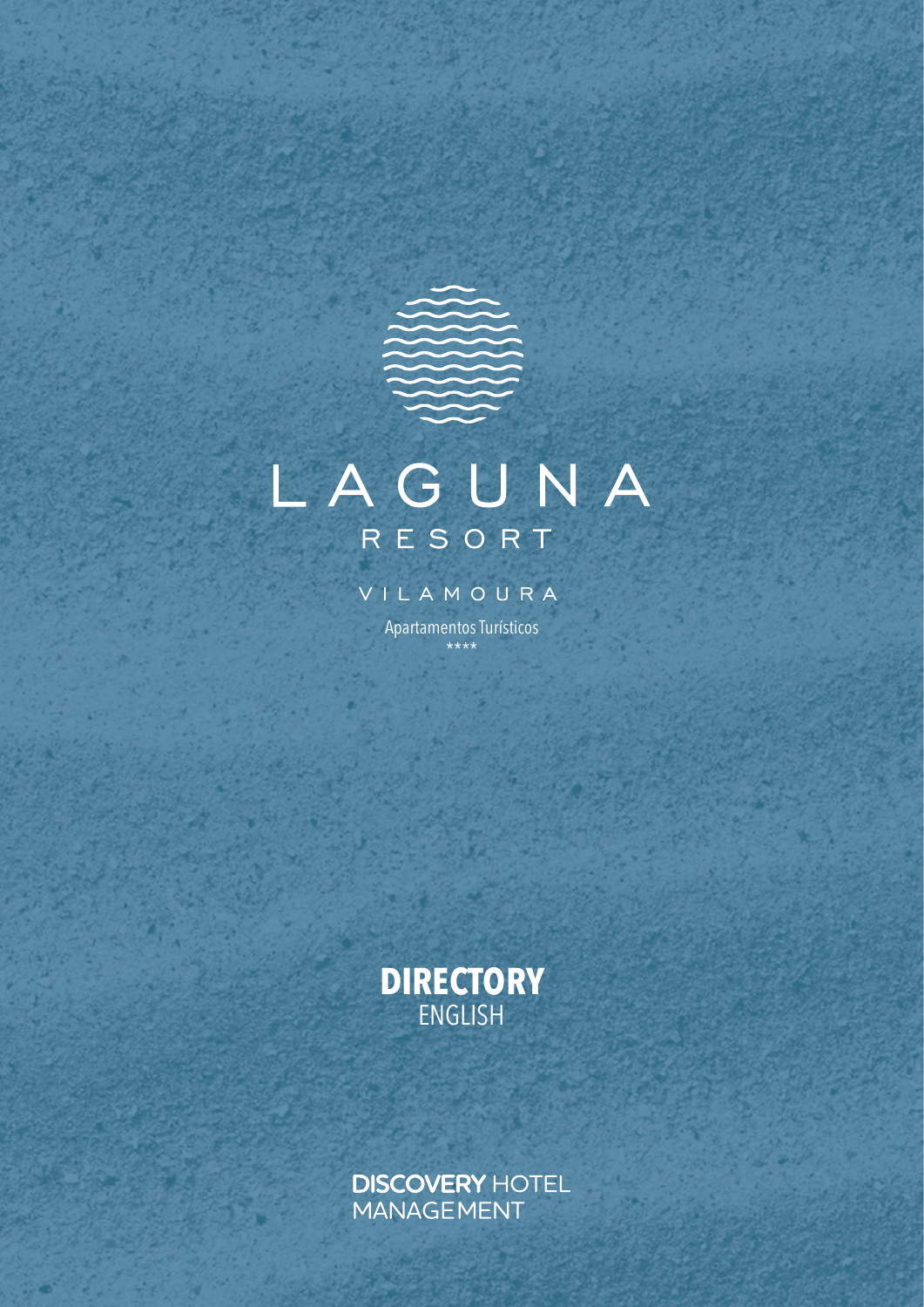

VILAMOURA

**LAGUNA RESORT - VILAMOURA**

Rua do Zimbro, Vilamoura, 8125 - 407 Quarteira, Portugal

T. +351 289 247 090 E. geral@lagunavilamoura.com **www.lagunavilamoura.com**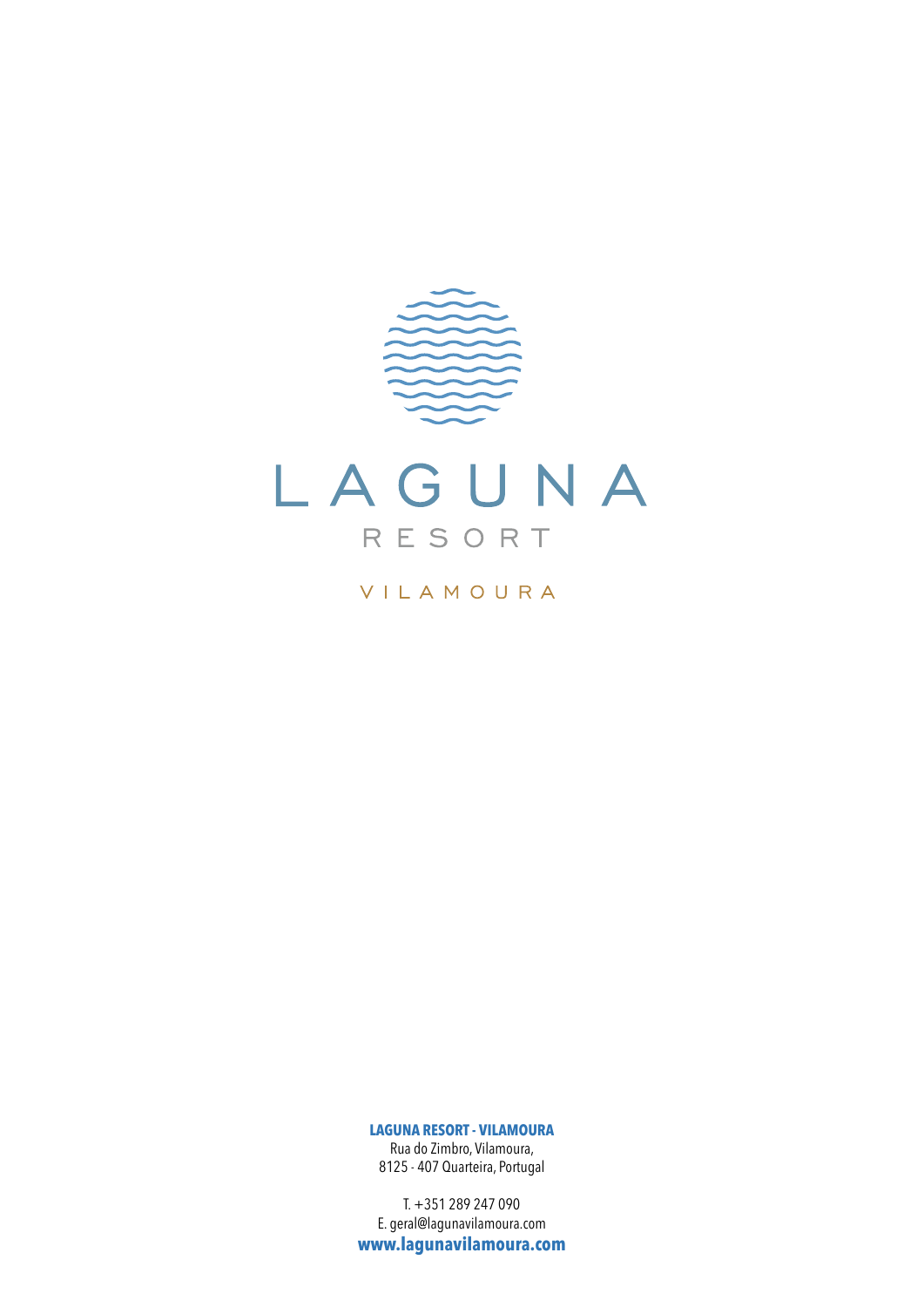# **WELCOME TO LAGUNA RESORT VILAMOURA**

This directory was created to provide you with general information regarding our services and facilities.

Our team is motivated to offer you a service of Excellency during your stay.

If you wish any additional information please contact the Reception, available 24H dialing 9 on your room phone.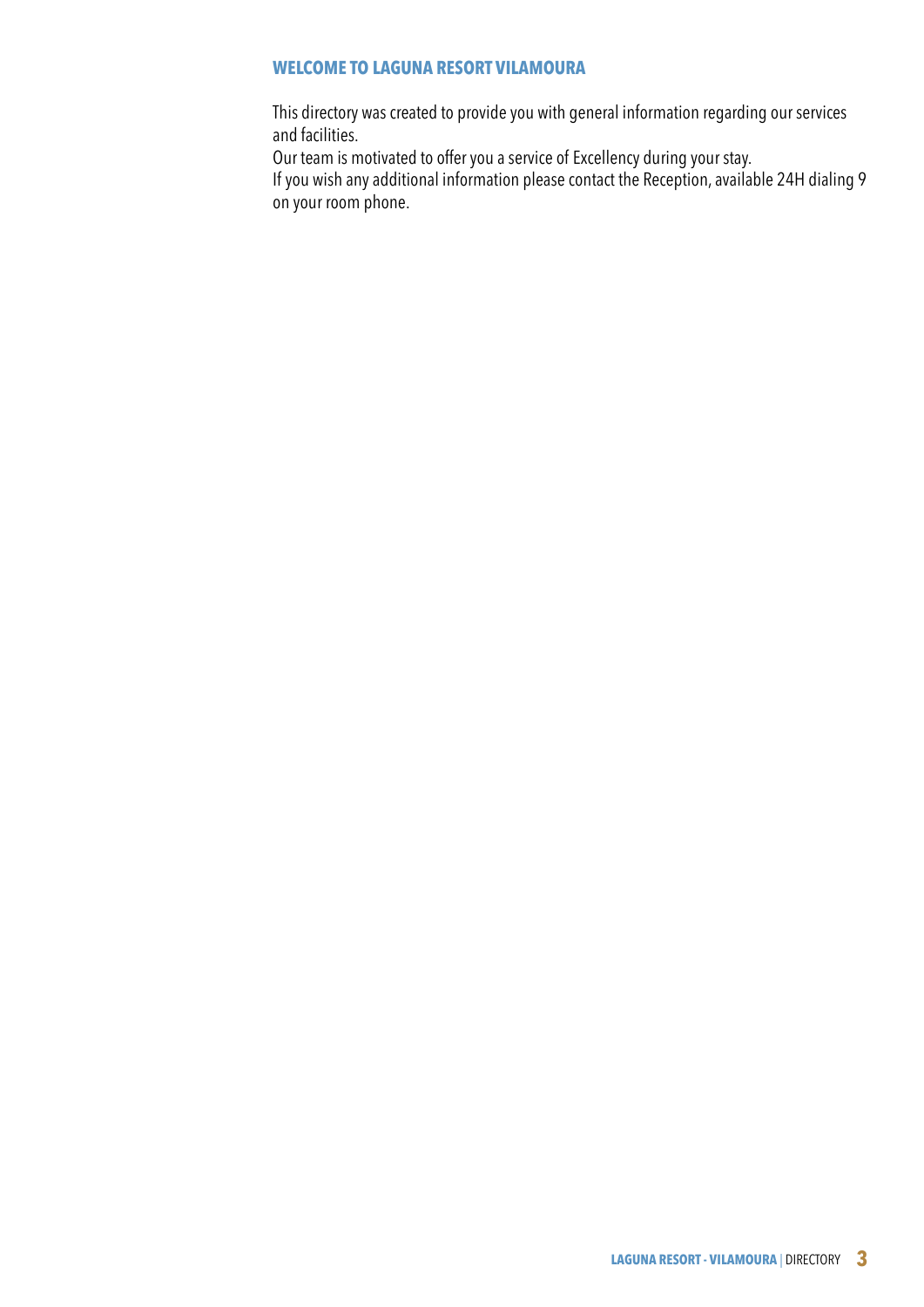# **INDEX**

| <b>ACCIDENTS AND EMERGENCIES</b>           | 5              |
|--------------------------------------------|----------------|
| <b>AIRPORT</b>                             | 5              |
| AIR CONDITIONING                           | 5              |
| <b>BABY SITTING</b>                        | 5              |
| <b>BANK</b>                                | 5              |
| <b>BICYCLES</b>                            | 5              |
| <b>CAR PARKING</b>                         | 5              |
| <b>CAR RENTAL</b>                          | 5              |
| <b>COT</b>                                 | 5              |
| CHECK-IN / OUT                             | 5              |
| <b>CREDIT CARDS</b>                        | 5              |
| <b>DOCTOR</b>                              | 6              |
| <b>EMERGENCY EXITS</b>                     | 6              |
| <b>EXCURSIONS</b>                          | 6              |
| GOLF                                       | 6              |
| <b>INTERNET / WIFI</b>                     | 6              |
| <b>KEYS</b>                                | 6              |
| <b>KIDS CLUB</b>                           | 6              |
| LAGUNA SHOP                                | 6              |
| LOST AND FOUND                             | 6              |
| <b>MAID SERVICE</b>                        | 7              |
| <b>MAIL</b>                                | 7              |
| <b>MESSAGE SERVICE</b>                     | 7              |
| <b>MINI MARKET</b>                         | $\overline{I}$ |
| <b>PETS</b>                                | $\overline{7}$ |
| PHARMACY / CHEMIST                         | 7              |
| PHOTOCOPIES AND SCANNER                    | $\overline{7}$ |
| PLAYGROUND                                 | 7              |
| POOL                                       | 7              |
| POWER / PLUG ADAPTOR                       | 7              |
| PRINTING                                   | 8              |
| <b>RESTAURANTS</b>                         | 8              |
| <b>SAFE DEPOSIT BOXES</b>                  | 8              |
| <b>TAXI</b>                                | 8              |
| <b>TELEPHONE</b>                           | 8              |
| <b>TELEVISION</b>                          | 8              |
| <b>TRANSFERS</b>                           | 8              |
| <b>VOLTAGE / POWER OUTLETS</b>             | 8              |
| <b>WAKE UP CALL</b>                        | 8              |
| <b>FIRE SAFETY RULES</b>                   | 9              |
| <b>EMERGENCY AND USEFULL PHONE NUMBERS</b> | 9              |
| THE ALGARVE                                | 10             |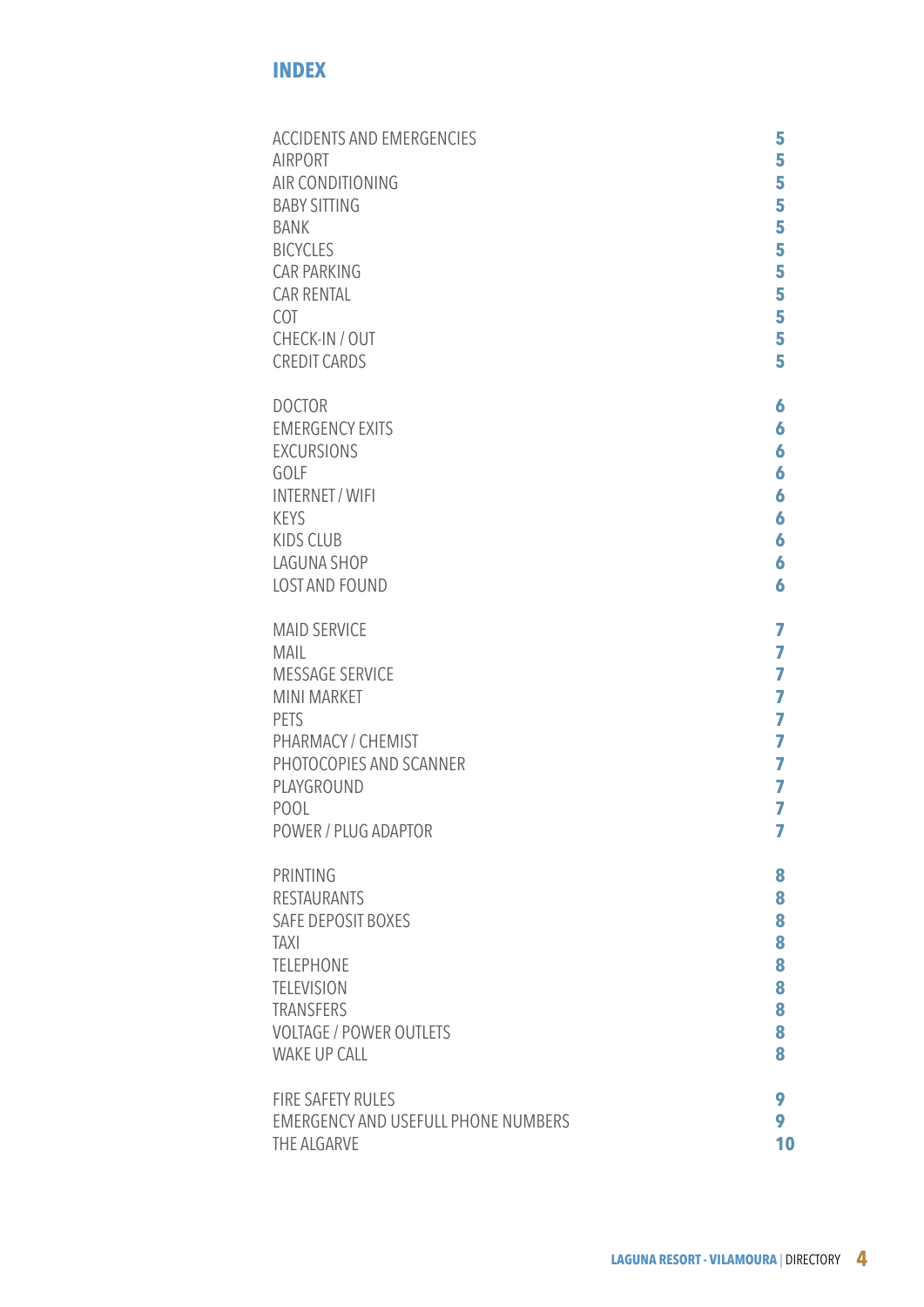

## **ACCIDENTS AND EMERGENCIES**  In case of an emergency contact the Reception.  **9**

# **AIRPORT**

Faro airport is located 30 kms distance from the hotel. Check contact in Useful telephone numbers.

## **AIR CONDITIONING**

Please keep the windows and doors closed when the air conditioning is connected.



## **BABY SITTING**

Please contact the Reception. This Service is subject to availability and requires advance reservation.

 **9**

# **BICYCLES**

The Hotel offers free of charge City Bikes and Electricals for the guests to enjoy away healthy, natural and non-pollutant of Vilamoura.

Limited availability, no reservations accepted, arranged by arrival order.

The Bikes are equipped with basket or purse and safety helmets and lockers are available. The use of Bikes is at guests sole responsibility.

If you wish to reserve bicycles for your exclusive use you can do so at the Reception, at an extra cost.



## **CAR PARKING**

The Car Parking is available within the Resort free of charge. Reserved places for disabled guests are available next to the Reception.

# **CAR RENTAL**

Please contact the Reception.  **9**

## **COT**

Subject to availability. Please request at the Reception.  **9**

# **CHECK-IN / OUT**

Check-in from 16h00 onwards. Check-out is until 11h00. Late Check-Out subject to availability and with additional cost.  **9**

# **CREDIT CARDS**

As a Method of payment we accept the following credit cards: MasterCard, Visa and American Express.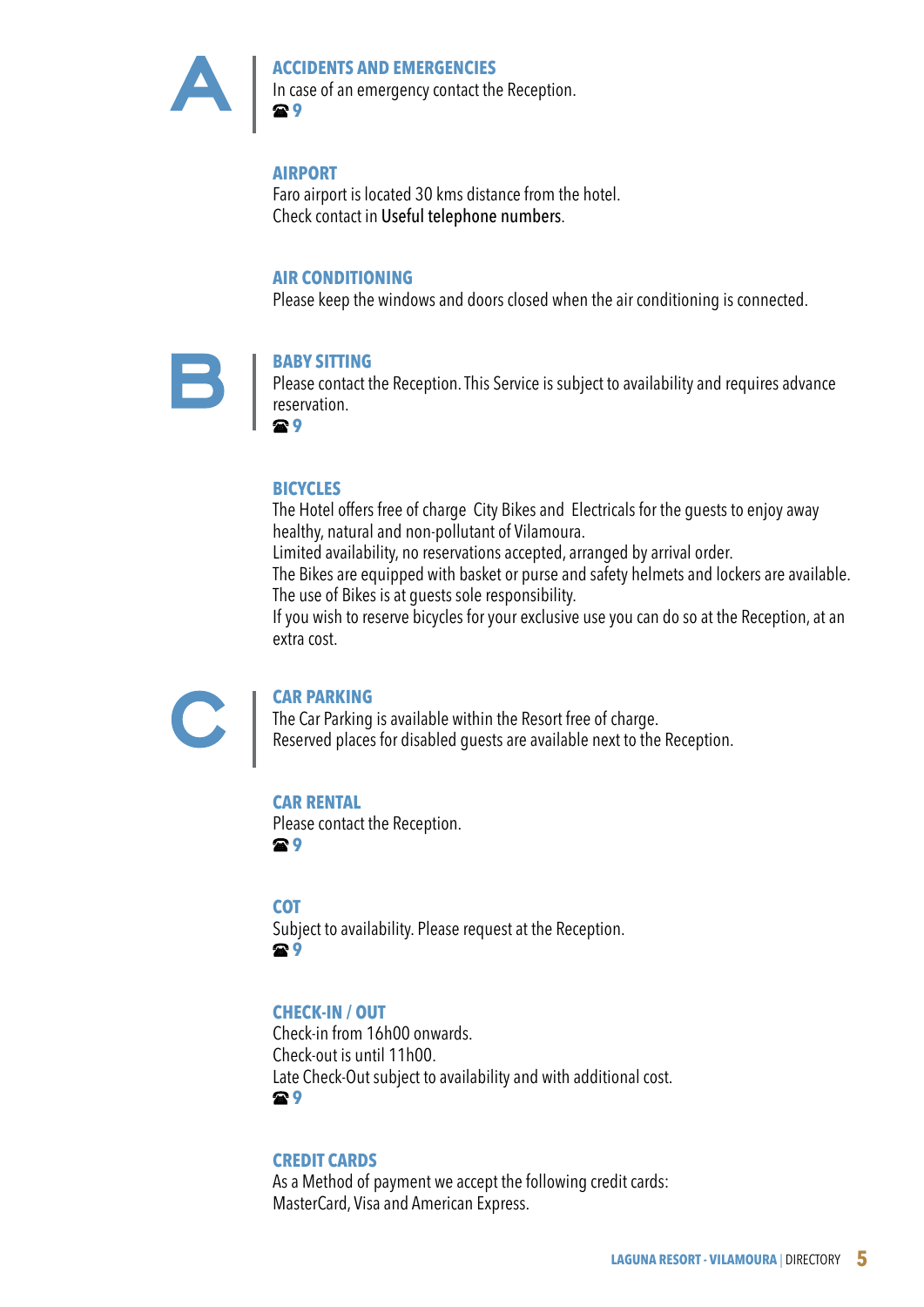# **DOCTOR**

For Medical assistance please contact the Reception.  **9**



## **EMERGENCY EXITS**

The emergency exits are correctly indicated by luminous-fluorescent signs on the plan placed inside your apartment. Emergency meeting point – Garden.

## **EXCURSIONS**

To reserve from the best selection of tours please contact the Reception.  **9**



# **GOLF**

The Algarve has been selected by several experts as the best golf destination in the world. For further detailed information regarding nearby golf courses please contact the Reception.  **9**



## **INTERNET / WIFI**

Free Wi-Fi service available within the Hotel, for more details please contact the Reception.  **9**



## **KEYS**

For your security if a room key is lost please immediately contact the Reception.  **9**

## **KIDS CLUB**

Available for reservation during high season. For further details, contact the Reception.  **9**



#### **LAGUNA SHOP**

The Hotel has a convenience shop located in the Laguna Caffè where you can find all essential products you may need during your stay.

## **LOST AND FOUND**

For any items lost or found please contact the Reception.  **9**



# **MAID SERVICE**

We provide daily cleaning, except Sunday and Bank Holidays. The cleaning service during your stay will not include the Kitchen Area.The towels are changed three times per week and the linen once per week.If you require assistance from the cleaning service, please contact the Reception.  **9**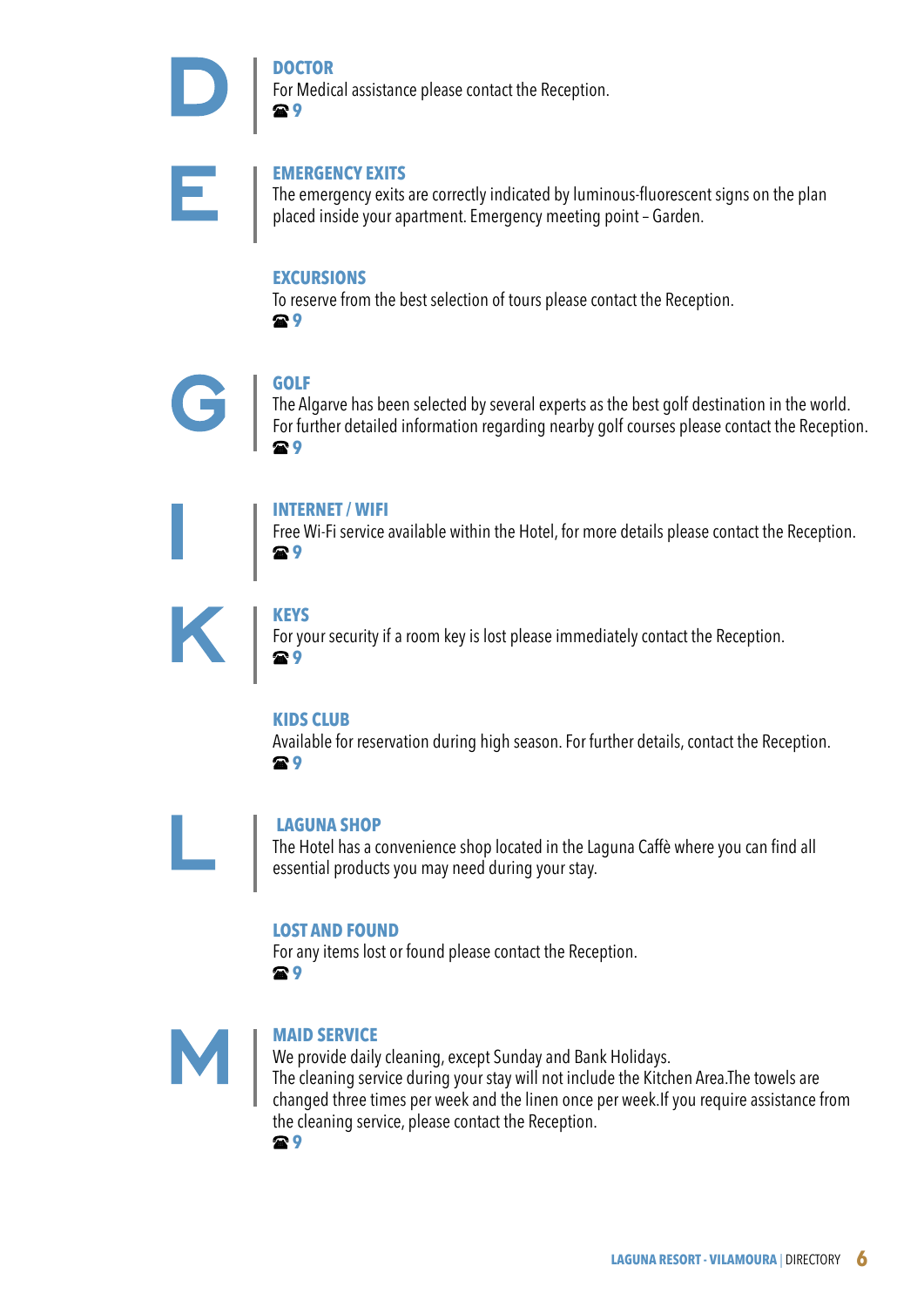#### **MAIL**

Sending and receiving stamped mail available in the Reception.

#### **MESSAGE SERVICE**

All the messages will be delivered directly to your apartment. For further details, please contact the Reception.  **9**

#### **MINI MARKET**

The nearest supermarket is 750mts from the hotel in «Parque das Amendoeiras» - 8 minutes walk.

#### **PETS**

Are allowed only in semi-detached villas and must be kept indoors at night, during the day they can use the private garden of the villa.

It is not allowed to walk the animals or release them inside the resort.

## **PHARMACY / CHEMIST**

In the town Centre the pharmacy service is available 24 hrs per day. For detailed information regarding the pharmacy on duty please contact the Reception. The closest pharmacy from the Hotel is located 1.5 kms with the following address:Farmácia Silva - Avenida Eng. João Meireles no11 Vilamoura 289 312 878

## **PHOTOCOPIES AND SCANNER**

Service available at Reception. Please contact Reception regarding the conditions to use the services.

## **PLAYGROUND**

Available next to the Hotel main building. Area unattended.

## **POOL**

The Hotel has one outdoor Pool for adults and one for children. Area unattended.

#### **POWER / PLUG ADAPTOR**

Available at reception with a refundable deposit.  **9**

#### **PRINTING**

You may print your travel documents at Reception free of charge.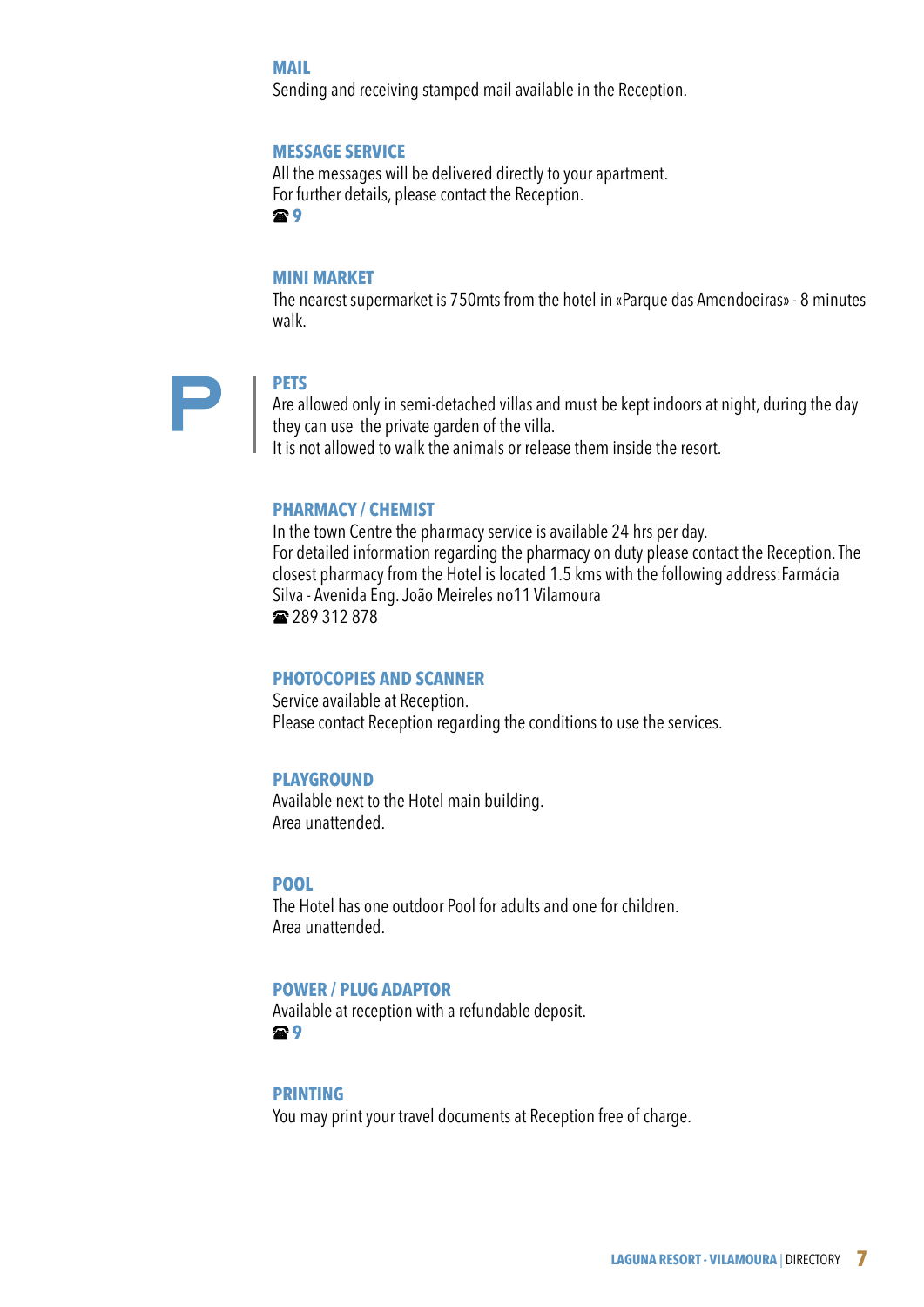# **RESTAURANTS**

LAGUNA CAFFÈ includes bar and restaurant service as well as two large terraces. Breakfast, Snacks, Lunch, Dinner, Drinks & Cocktails. Service to the Pool also available. To book a restaurant, please contact Reception.

 **9**



# **SAFE DEPOSIT BOXES**

Free of charge and available in every apartment. The Hotel Management will not take responsibility for any valuables left in the apartments. On the departure day please remember to empty your safe and leave the door open. For further details, contact the Reception.  **9**



# **TAXI**

Taxi call service can be requested in the Reception.  **9**

# **TELEPHONE**

For an outside line you must dial ''0'' on your phone. For international dialing codes please contact the reception.  **9**

# **TELEVISION**

Available per cable TV channels in Portuguese, English, German, French and Spanish.

# **TRANSFERS**

Transfer service to Faro Airport and other destinations is available. For further details and advance bookings contact the Reception.  **9**



# **VOLTAGE / POWER OUTLETS** 220V/AC in all the electrical outlets.

**WAKE UP CALL** Please request at the Reception.  **9**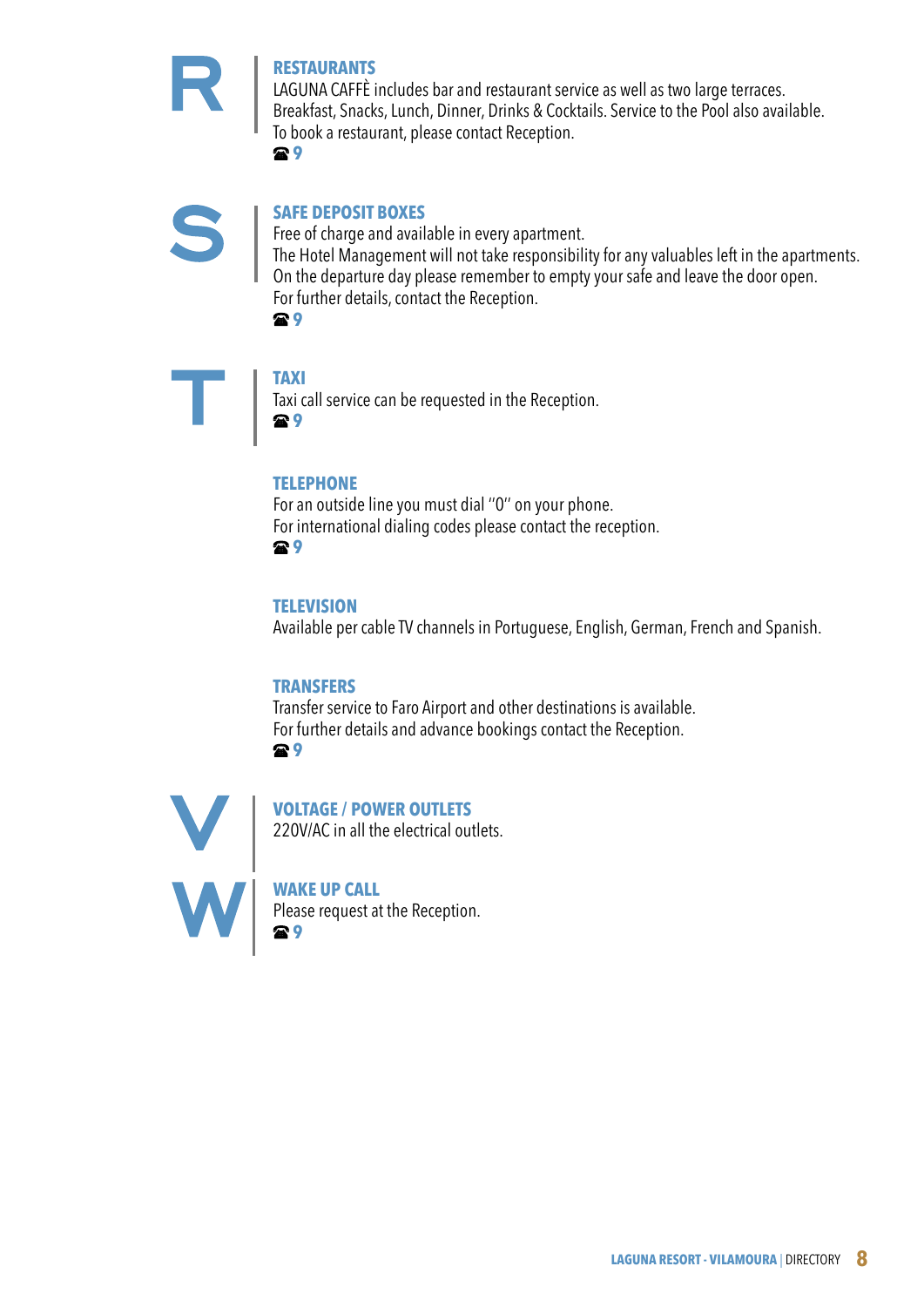# **FIRE SAFETY RULES**

Laguna Resort has a central fire prevention system in the apartments blocks. In the Townhouses the system is individual. Every apartment is equipped with smoke detectors In case of excessive smoke an automatic alarm will be actioned. If a fire is detected, please you must proceed with the following instructions:

REMAIN CALM AND GO TO THE MEETING POINT MARKED IN THE EMERGENCY PLAN

If you are near the fire ignition point, you must leave immediately and report to the Reception your exact location.

If you locate a fire push button, the alarm should be activated at once. When you listen to the fire alarm sound, you have to exit the apartment promptly. If the fire is blocking your exit and you are not able to leave, you have to place wet towels

on the lower part of all doors, close the windows, warn everybody around you and call Reception.

It's advisable that you should study the emergency plan placed inside of every apartment.

## **EMERGENCY AND USEFULL PHONE NUMBERS**

| Reception                                | e 9        |                      |
|------------------------------------------|------------|----------------------|
| Faro Airport                             |            | ■ 289 800 800        |
| <b>Fire Station</b>                      |            | <b>a</b> 289 323 132 |
| <b>Train Station</b>                     |            | ☎ 707 210 220        |
| <b>Bus Station</b>                       |            | <b>a</b> 289 389 143 |
| Pharmacy / Chemist Contact the Reception | <b>a</b> 9 |                      |
| <b>GNR Vilamoura Police Station</b>      |            | <b>■</b> 289 381 780 |
| Faro Hospital                            |            | ■ 289 891 100        |
| Vilamoura Private Clinic                 |            | <b>■</b> 289 317 590 |
| Vilamoura International Clinic           |            | <b>a</b> 289 314 243 |
| Ambulance                                |            | <b>雷 112</b>         |
| Taxi                                     |            | ■ 289 300 160        |